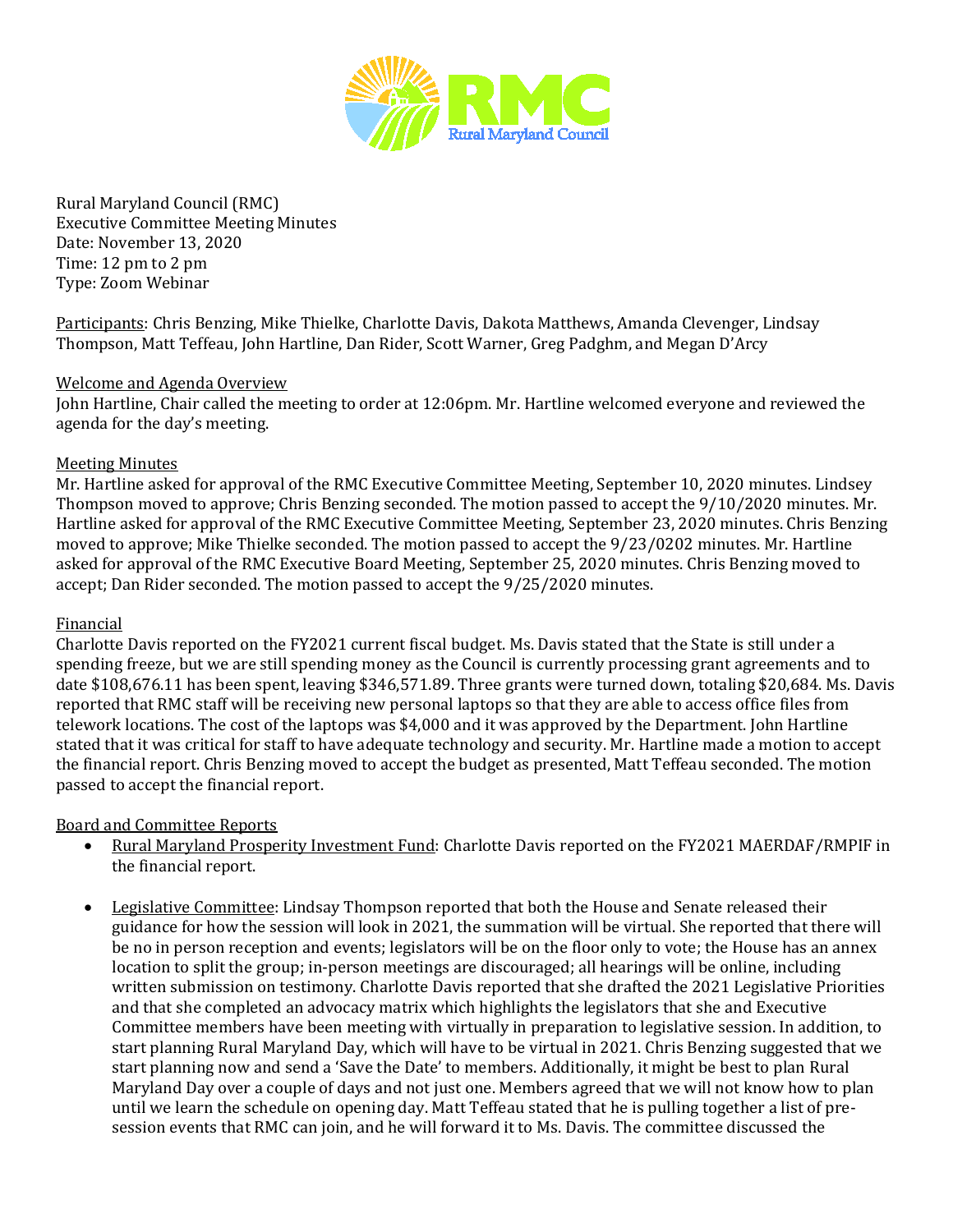

importance of keeping MAERDAF/RMPIF fully funded. Mr. Benzing and Ms. Thompson stated that they will set a date for the first meeting and the budget is the largest concern.

- Agriculture Committee: Matt Teffeau, Chair, reported that he reached out to Cassie Shirk and Julie Oberg to learn if GICA (Governor's Intergovernmental Commission for Agriculture) was planning to meet and if the permit for the Farmer's Manual will be updated to include mental health for farmers. He stated that extension is working on a mental health component to their work. Additionally, he informed participants that things were moving forward for hemp and that there has been some relief provided to poultry farmers. Mike Thielke shared that the Eastern Shore Entrepreneurship Center was awarded a little less than half a million dollars to create a regional agriculture innovation center and that he would like RMC have a role in it.
- Joint Planning and Development Committee: Mike Thielke, Chair reported on a succession plan that Ms. Davis recently completed regarding transition and continuity with a short-term plan if something were to happen to the Executive Director. The committee plans to review the transition plan and make recommendations at their next meeting in March.

-Organizational Policies: Charlotte Davis reported that she updated the existing personnel policy and she is continuing to work on the Continuing Operations plan. She stated that she is concerned on how to get staff back home if there is an order to shelter in place. She currently does not have authority to pay for food and lodging for staff under such circumstances. Scott Warner suggested that we grant such authority in the plan immediately. Ms. Thompson agreed that Ms. Davis needs to have authority to make such approvals in an emergency. Organizational policies will be reviewed at the next Joint Planning & Development Committee meeting in March.

• Rural Maryland Foundation: Dan Rider, President provided a Foundation report. Mr. Rider reported that he is looking into how the Foundation can raise money-what will motivate people to donate and how to best evaluate success. He stated that he first met with Charlotte Davis and John Hartline to discuss these matters and then met Kurt Fuchs and Scott Warner to continue the discussion. Mike Thielke suggested that the Foundation be project specific, but the bigger question is how to implement any plan with an all-volunteer Board and RMC staff. Ms. Davis recommended taking a grant track approach was a good idea. Dan Rider stated that they will continue to discuss this matter at their next meeting.

-Digital TV Ad: Ms. Davis reported that the 30 second Aspire 2.0 video has been running digitally and on tv in the Northern Maryland media market. She has not viewed the google analytics but will send them along to committee members once received.

- Nominating Committee: Chris Benzing, Chair reported that there were three openings in terms of geography on the Eastern Shore. The current slate nominates Sam Shoge from Chestertown, Debbie Bowden from Caroline County, and Matt Holloway from Wicomico County. Mr. Benzing asked for a motion to accept the Board Slate as it stands. Mike Thielke accepted the motion, Dan Rider seconded. The motion passed to accept the Board Slate.
- Executive Director's Report: Charlotte Davis reported that staff returned to mandatory telework with only going to the office to conduct essential work, such as processing grant agreements. Ms. Davis introduced a new staff member, Dakota Mathews from Frostburg as the Program Coordinator. She reported that RMC staff and members of the executive committee have been meeting virtually with key legislators. Ms. Davis stated that they will start planning for Rural Summit and that the Committee would most likely wait until